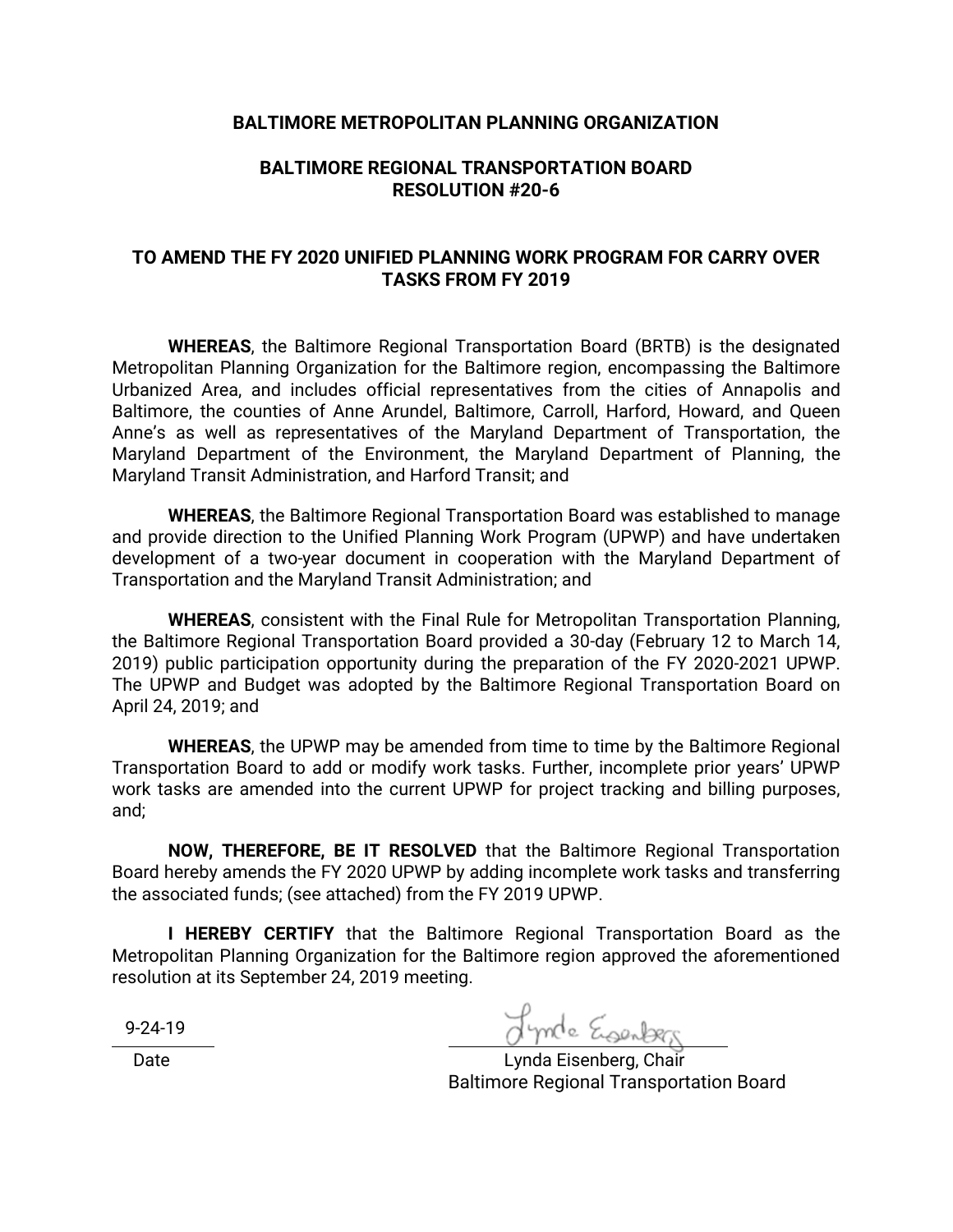| <b>TASK</b>             | Description of Consultant Tasks to be Carried over to the<br><b>FY 2020 UPWP</b> | <b>Balance Remaining</b><br>6/30/2019 |
|-------------------------|----------------------------------------------------------------------------------|---------------------------------------|
|                         |                                                                                  |                                       |
| $\mathbf{1}$            | Household Travel Survey - Westat - UPWP Portion                                  | 39,882.00                             |
| $\overline{2}$          | Transportation Data Books - Alta                                                 | 25,618.62                             |
| 3                       | Regional MTA/LOTS Transfer Points Study - KFH Group                              | 6,135.19                              |
| $\overline{4}$          | Development of Plan and Committee Materials                                      | 18,683.38                             |
| 5                       | Anne Arundel Multimodal Transportation Center Study                              | 90,361.72                             |
| 6                       | Anne Arundel Parole Town Center Study                                            | 57,075.69                             |
|                         | <b>TOTAL</b>                                                                     | 240,256.71                            |
| <b>TASK</b>             | Description of Local Subarea Projects to be Carried over<br>to the FY 2020 UPWP  | <b>Balance Remaining</b><br>6/30/2019 |
| 1                       | FY 2014: Anne Arundel I-97/Farm Road                                             | 110,000.00                            |
| $\overline{2}$          | FY 2014: Anne Arundel TOD Designations                                           | 56,700.00                             |
| $\overline{3}$          | FY 2015: Howard County Bus Rapid Transit IIB                                     | 24,290.93                             |
| $\overline{\mathbf{4}}$ | FY 2016: Howard County BRT Project Development II                                | 72,928.87                             |
| 5                       | FY 2017: Baltimore City Boston Street Project                                    | 103,096.28                            |
| 6                       | FY 2018: Annapolis Data Books                                                    | 9,361.00                              |
| $\overline{7}$          | FY 2018: Annapolis MTA/LOTS Bus Stop Study                                       | 10,000.00                             |
| 8                       | FY 2018: Anne Arundel Data Books                                                 | 10,000.00                             |
| 9                       | FY 2018: Anne Arundel MTA/LOTS Bus Stop Study                                    | 20,000.00                             |
| 10                      | FY 2018: Anne Arundel Multimodal Transportation Center Study                     | 8,457.27                              |
| 11                      | FY 2018: Anne Arundel Transportation Functional Master Plan                      | 11,725.80                             |
| 12                      | FY 2018: Baltimore City Data Books                                               | 7,507.90                              |
| 13                      | FY 2018: Complete Streets for Evacuation Planning                                | 225,007.17                            |
| 14                      | FY 2018: Baltimore County Data Books                                             | 8,886.43                              |
| 15                      | FY 2018: Carroll County Data Books                                               | 9,895.97                              |
| 16                      | FY 2018: Carroll County Transportation Master Plan                               | 130,000.00                            |
| 17                      | FY 2018: Harford County Data Books                                               | 8,478.97                              |
| 18                      | FY 2018: Harford County MTA/LOTS Bus Stop Study                                  | 19,073.55                             |
| 19                      | FY 2018: Howard County Data Books                                                | 2,343.42                              |
| 20                      | FY 2018: Howard County MTA/LOTS Bus Stop Study                                   | 3,817.75                              |
| 21                      | FY 2018: Howard County Route 1 Safety Audit                                      | 85,000.00                             |
| 22                      | FY 2018: Howard County Complete Streets Design Manual                            | 60,000.00                             |
| 23                      | FY 2018: Howard County Corridor Vanpool Study                                    | 43,648.00                             |
| 24                      | FY 2018: Queen Anne's County Route 8 Study                                       | 124,680.80                            |
| 25                      | FY 2018: Queen Anne's County MTA/LOTS Bus Stop Study                             | 10,000.00                             |
| 26                      | FY 2019: Anne Arundel Parole Town Center Transportation                          | 61,191.11                             |
|                         | Study                                                                            |                                       |
| 27                      | FY 2019: Anne Arundel MD 100 Ramp Addition Feasibility Study                     | 125,000.00                            |